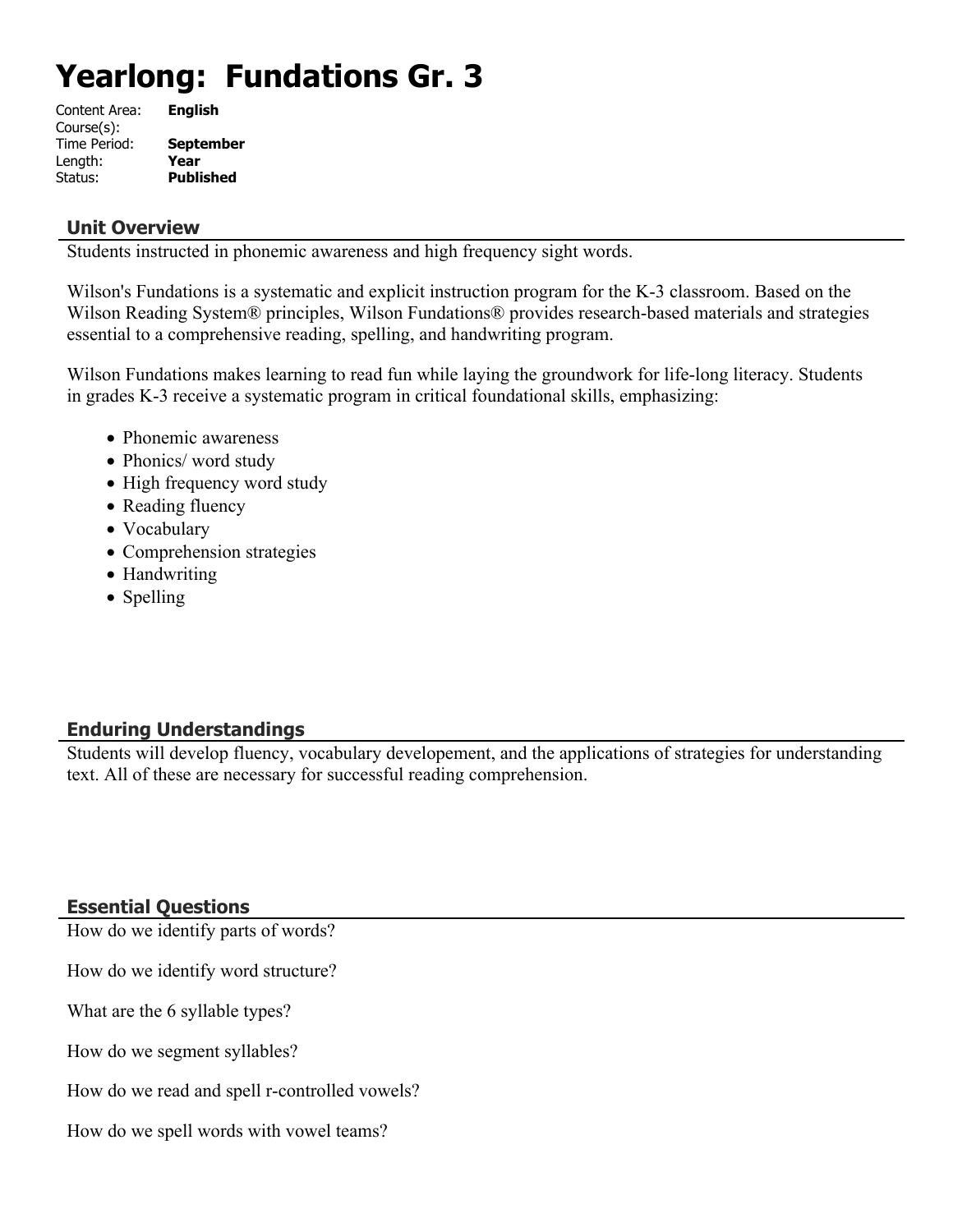How do we spell words with silent letters? How do we read and spell words with Latin suffixes? How to identify and know meaning of most common Latin suffixes? How to identify regular and irregular plural nouns? How to read and spell Trick words and high frequency words? How to determine meaning of unknown and multiple meaning words? How to apply correct punctuation and capitalization? How to form comparative and superlative adjectives and adverbs? How to apply dictionary skills?

# **Instructional Strategies & Learning Activities**

| Lesson             | Objective                                                                                                                                                                | Procedure                                                                                                                         |
|--------------------|--------------------------------------------------------------------------------------------------------------------------------------------------------------------------|-----------------------------------------------------------------------------------------------------------------------------------|
| September/October  |                                                                                                                                                                          | Week 1:<br>$\bullet$ D <sub>1</sub><br>$\bullet$ In                                                                               |
| Unit 1:<br>2 weeks | <b>SWBAT:</b><br>• identify closed syllable concept<br>· identify glued sounds all, an, am<br>· identify exceptions to colsed syllable<br>• identify sk and tch spelling | $\bullet\,$ W<br>$\bullet$ G<br>$\bullet$ Di<br>$\bullet$ M<br>Week 2:<br>$\bullet$ D <sub>1</sub><br>$\bullet$ In<br>$\bullet$ W |

 $\bullet$  G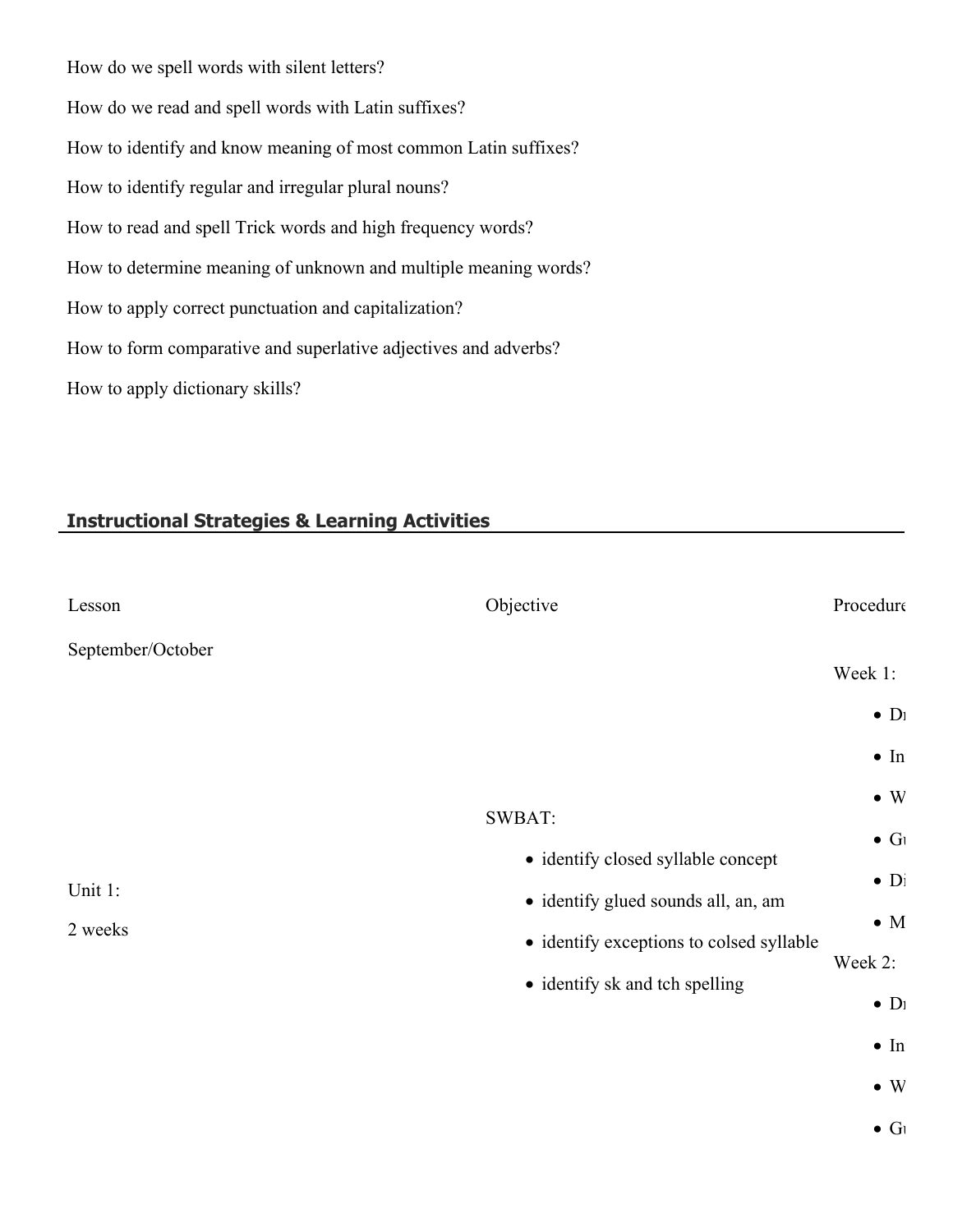| í |
|---|
|---|

- $\bullet$  M
- 
- $\bullet$  Di
- $\bullet$  U<sub>1</sub>

- $\bullet$  D<sub>1</sub>
- $\blacksquare$ In
- $\bullet$  W
- $\bullet$  G

 $\bullet$  D<sub>1</sub>

 $\blacksquare$ In

- form plurals with s and es
- identify irregular plurals
- identify 1-1-1 Spelling Rule

• identify suffixes as review

- $\bullet$  W
- $\bullet$  G
- $\bullet$  Tr
- $\bullet$  M
- $\bullet$  Di
- $\bullet$  U<sub>1</sub>
- $\bullet$  W

SWBAT:

SWBAT:

- identify vowel-consonant-e spellings
- identify spelling of k in a v-e syllable
- identify s saying z between two vowels
- identify two syllable words with closed syllables

Unit 2:

2 weeks

Unit 3

1 week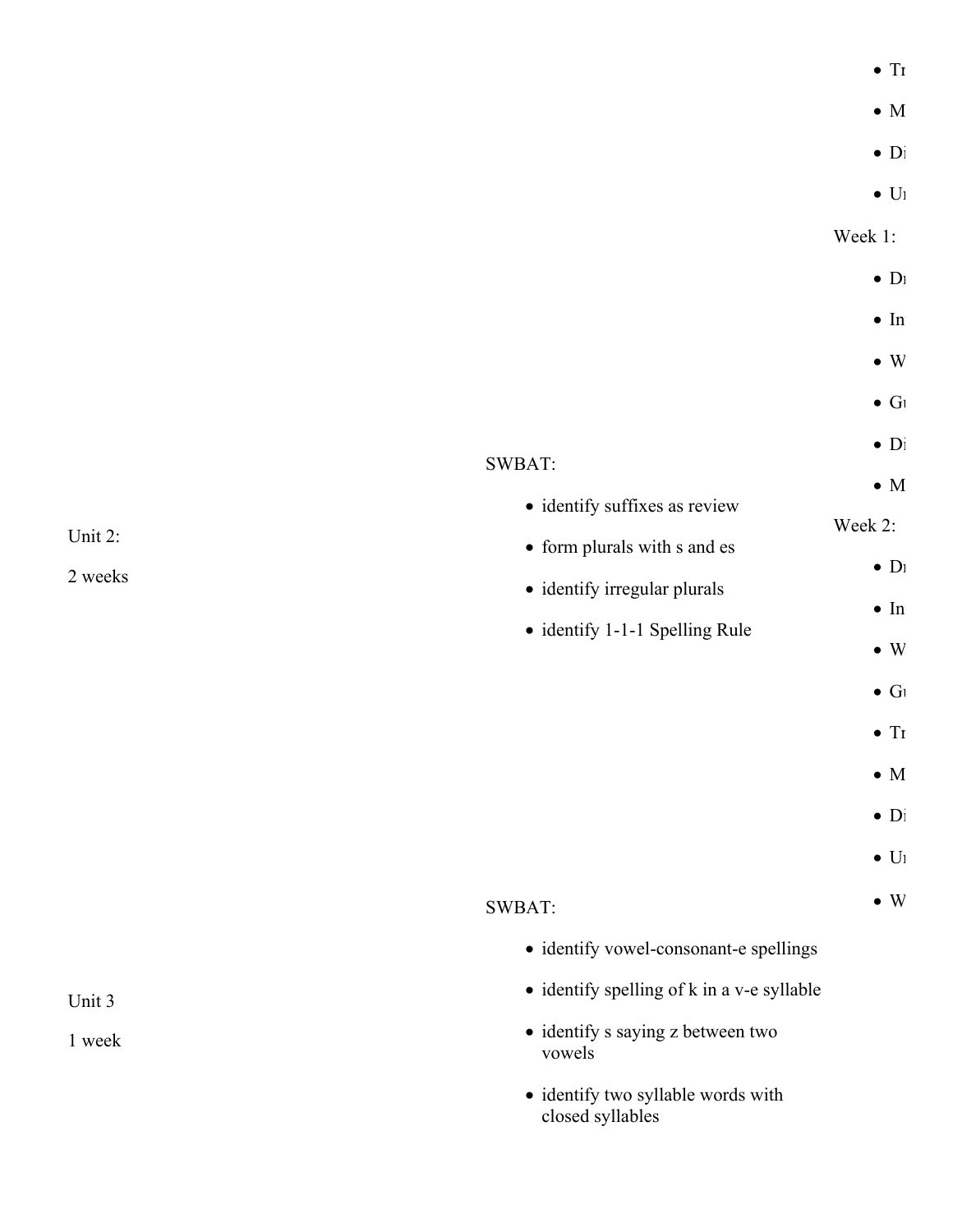# $\bullet$  spell mulitsyllabic words

| Week 1: |  |
|---------|--|
|         |  |

- $\bullet$  Di
- $\blacksquare$ In
- $\bullet$  W
- $\bullet$  Gl
- 
- $\bullet$  Di
- $\bullet$  M

 $\bullet$  D<sub>1</sub>

 $\blacksquare$ In

 $\bullet$  Eq

 $\bullet$  W

 $\bullet$  G

|                                                    | Week $2$ :               |
|----------------------------------------------------|--------------------------|
| • identify ve at the end of a word                 | $\bullet$ $\Gamma$       |
| • identify ive as a suffix                         | $\bullet$ I <sub>1</sub> |
| • identify silent e spelling rule                  | $\bullet$ E              |
| • categorize vowel and consonant<br>suffixes       | $\bullet$ V              |
| • spell words with "oa, oe, ow, ou, oo,<br>ue, ew" | G                        |

- $\bullet$  Tr
- $\bullet$  M
- $\bullet$  Di
- 
- $\bullet$  Uı

2 weeks

Unit 4

SWBAT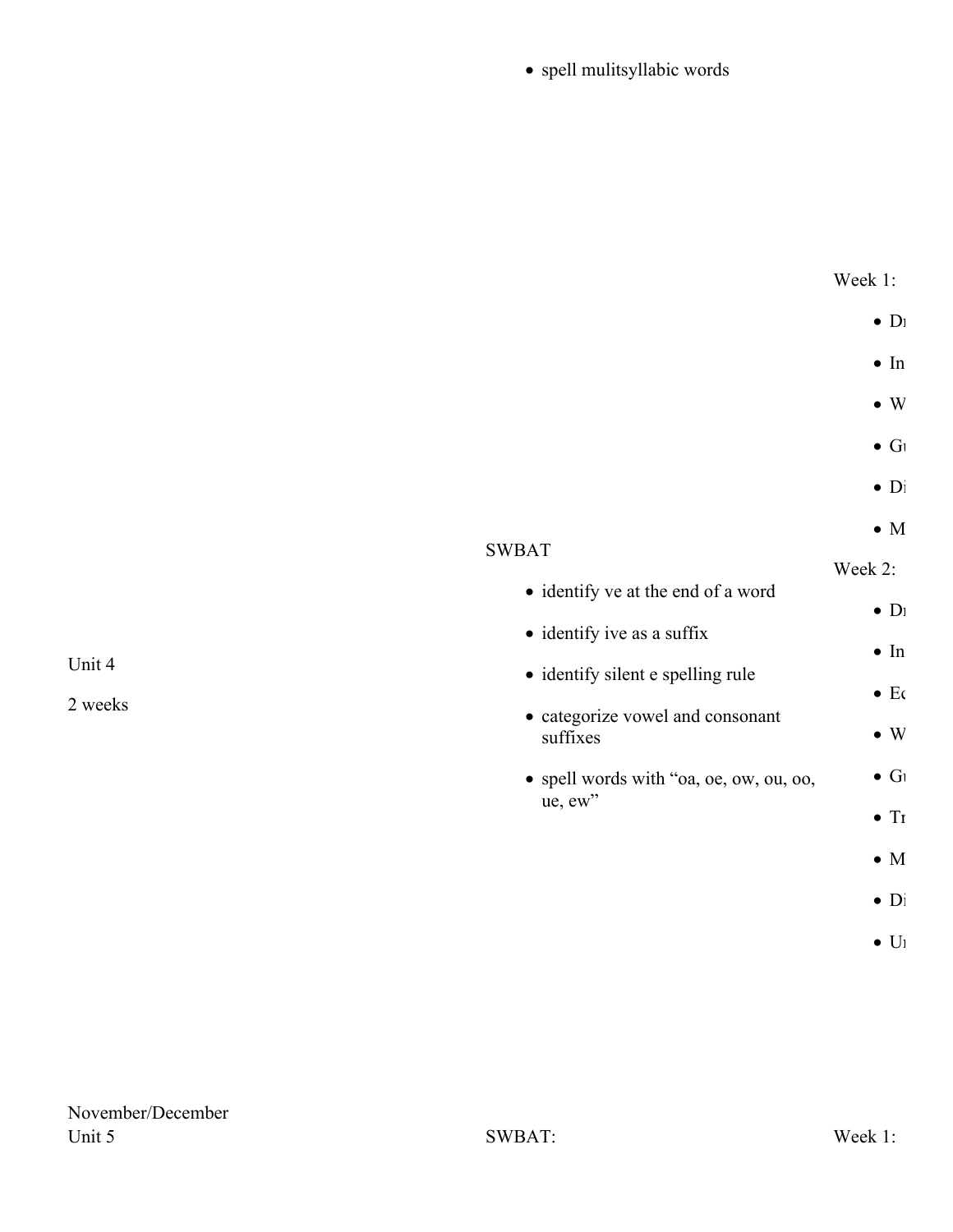| weeks |
|-------|
|-------|

| 2 weeks | • identify schwa                                                   | $\bullet$ D <sub>1</sub> |
|---------|--------------------------------------------------------------------|--------------------------|
|         | • identify reading words with a schwa<br>in an unaccented syllable | $\bullet$ In             |
|         |                                                                    | $\bullet$ W              |
|         | • identify spelling words with schway                              |                          |
|         | in an unaccented syllable                                          | $\bullet$ G              |
|         | • identify et spelling at the end of a                             | $\bullet$ Di             |
|         | word                                                               |                          |
|         |                                                                    | $\bullet$ M              |
|         |                                                                    | Week 2:                  |
|         |                                                                    | $\bullet$ D <sub>1</sub> |
|         |                                                                    | $\bullet$ In             |
|         |                                                                    |                          |

- $\bullet\,$  Ec
- $\bullet$  W
- $\bullet$  Gı
- $\bullet$  M
- $\bullet$  Di
- 
- $\bullet$  Uı

|                                                | $\bullet$ D <sub>1</sub> |
|------------------------------------------------|--------------------------|
| SWBAT:                                         | $\bullet$ In             |
| • identify open syllables as review            | $\bullet$ W              |
| • identify y as a vowel: i and e               | $\bullet$ G              |
| • identify schwa in an open syllable<br>with a | $\bullet$ Di             |
| • identify open syllable exception             | $\bullet$ M              |
| • identify and pronounce soft c                | Week 2:                  |
| • identify and pronounce soft g                | $\bullet$ D <sub>1</sub> |
|                                                | $\bullet$ In             |
|                                                | $\bullet \ \mathrm{W}$   |

Unit 6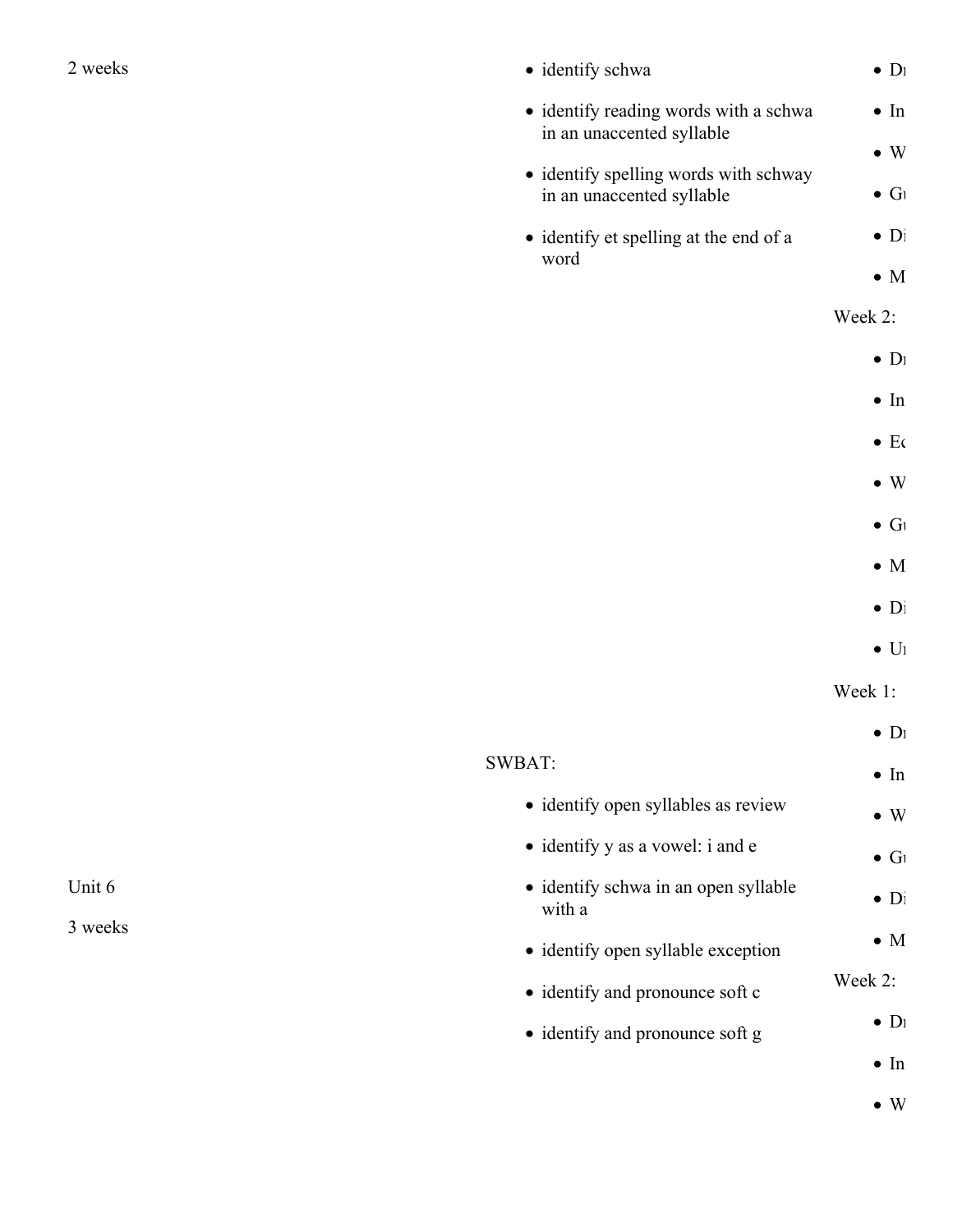$\bullet$  G

- $\bullet$  M
- $\bullet$  Di

Week 3:

- $\bullet$  D<sub>1</sub>
- $\blacksquare$ In
- $\bullet$  W
- $\bullet$  Gl
- 
- $\bullet$  M
- $\bullet$  Di
- $\bullet$  U<sub>1</sub>
- $\bullet$  W

# SWBAT:

- identify pluralizing words ending in y and o
- $\mathbf W$
- $\bullet$ identify Y and suffix spelling rule

Unit 7: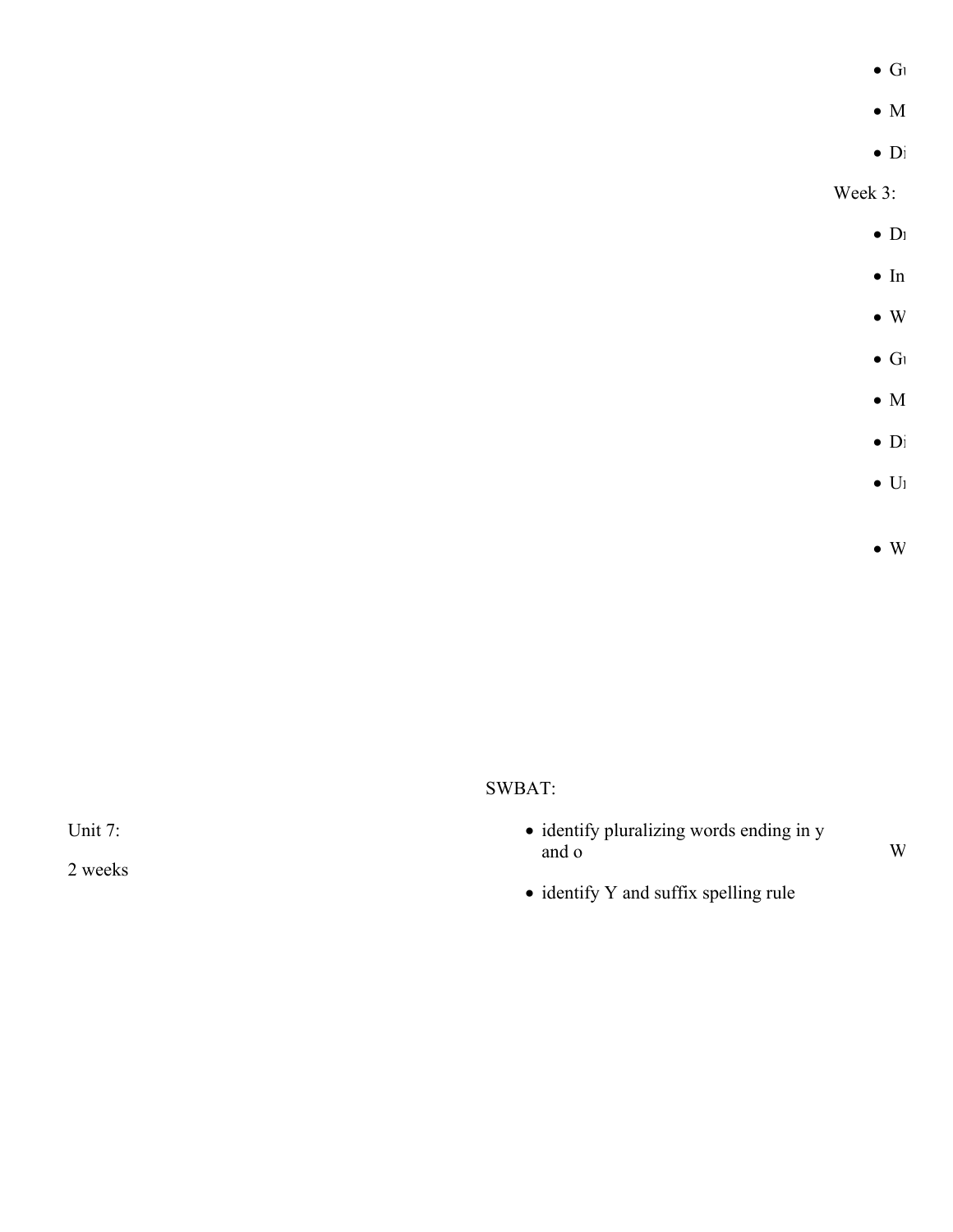January Unit 8: 3 week SWBAT: learn consonant le • identify consonant le exception  $\bullet$  D<sub>1</sub>  $\blacksquare$  In  $\bullet$  W  $\bullet$  Gl  $\bullet$  Di  $\bullet$  M Week 2:  $\bullet$  D<sub>1</sub>  $\blacksquare$ In  $\bullet$  W  $\bullet$  Gl  $\bullet$  M  $\bullet$  Di Week 3:  $\bullet$  D<sub>1</sub>  $\blacksquare$ In  $\bullet$  W  $\bullet$  G  $\bullet$  M  $\bullet$  Di  $\bullet$  U<sub>1</sub> Unit 9: SWBAT: • identify all sounds of ar, er, ir, or and Week 1:  $\bullet$  D<sub>1</sub>

ur

 $\blacksquare$ In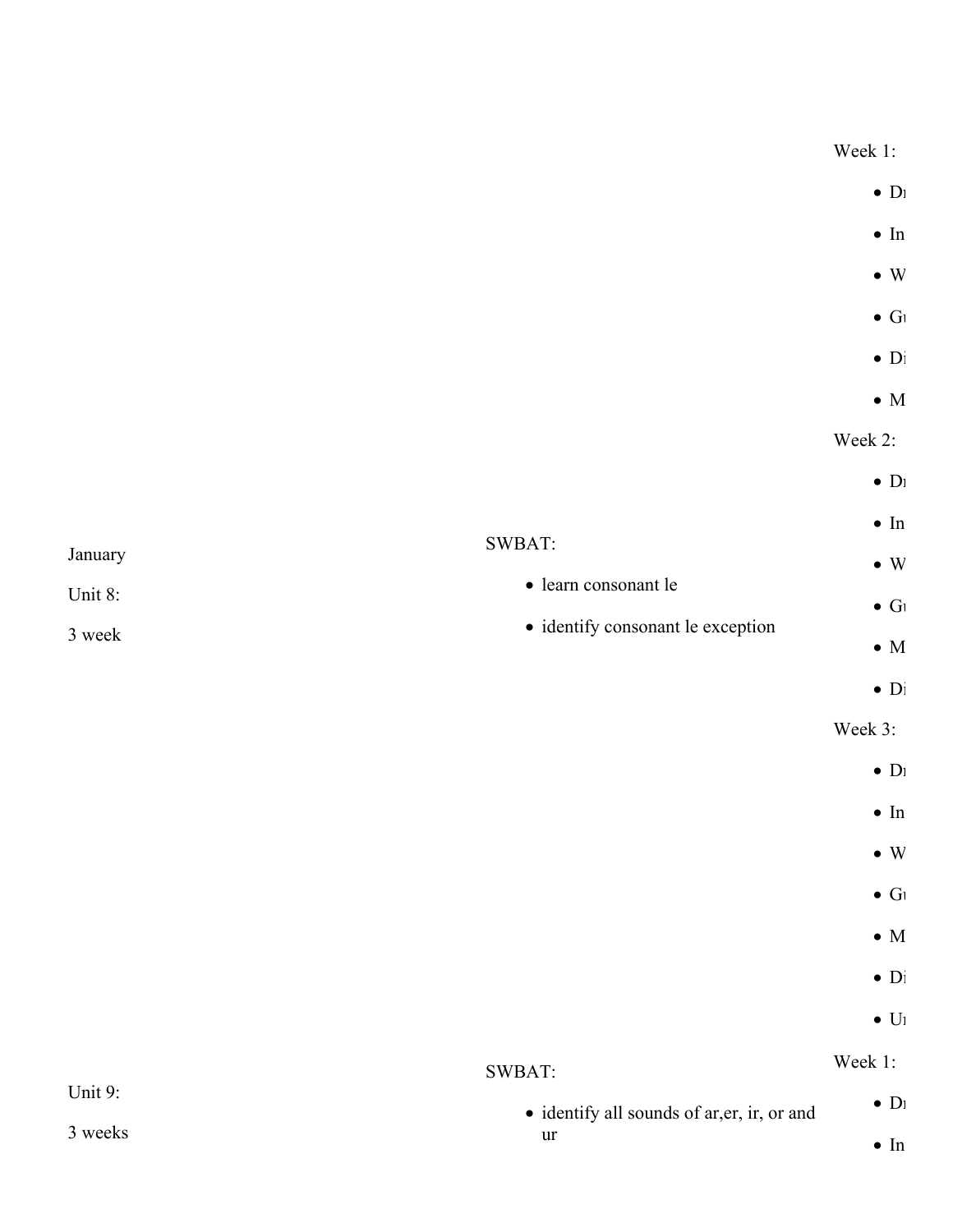| • understand how to combine r-                                        | $\bullet$ W              |
|-----------------------------------------------------------------------|--------------------------|
| controlled syllables with er, ir, and ur<br>with other syllable types | $\bullet$ G              |
| • identify war and wor                                                | $\bullet$ Di             |
| • identify ward and or as a suffix                                    | $\bullet$ M              |
| • identiy spelling options for er sound                               | Week 2:                  |
|                                                                       | $\bullet$ D <sub>1</sub> |
|                                                                       | $\bullet$ In             |
|                                                                       | $\bullet$ W              |
|                                                                       | $\bullet$ G              |
|                                                                       | $\bullet$ M              |
|                                                                       | $\bullet$ Di             |
|                                                                       | Week 3:                  |
|                                                                       | $\bullet$ D <sub>1</sub> |
|                                                                       | $\bullet$ In             |
|                                                                       | $\bullet$ W              |
|                                                                       | $\bullet$ G              |
|                                                                       | $\bullet$ M              |
|                                                                       | $\bullet$ D <sub>1</sub> |
|                                                                       | $\bullet$ U <sub>1</sub> |
| <b>SWBAT:</b>                                                         | Week 1:                  |
| • identify double vowels                                              | $\bullet$ D <sub>1</sub> |
| · identify double vowel syllables                                     | $\bullet$ In             |
| · identify additional sounds: eigh, ei, ea,                           | $\bullet$ W              |
| ie, igh, oo, ui                                                       | $\bullet$ G              |
| • understand how to add suffixes to<br>double vowel words             | $\bullet$ D <sub>1</sub> |
|                                                                       | $\bullet$ M              |
| • understand double vowel exception                                   | Week 2:                  |
|                                                                       |                          |

# February

Unit 10: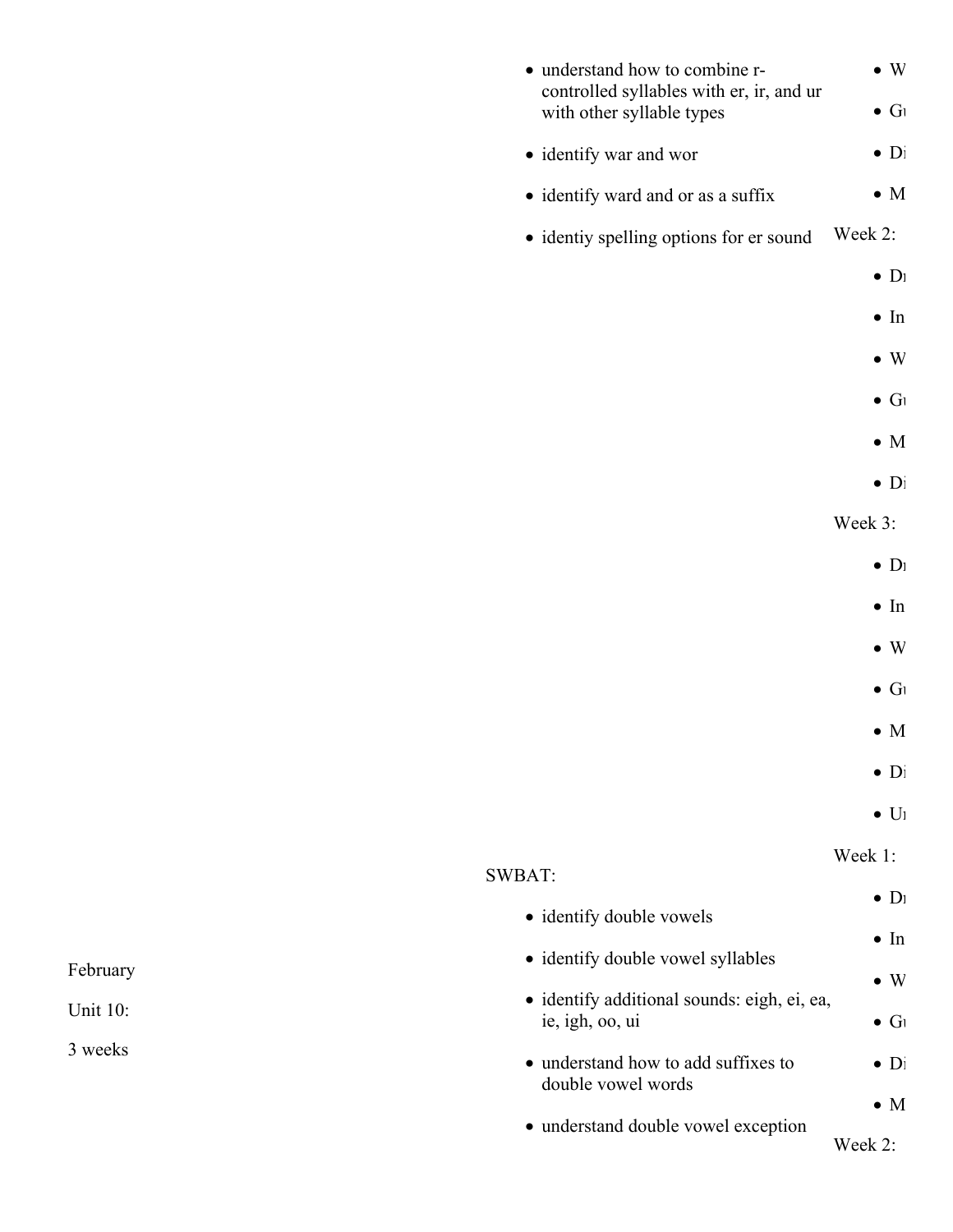|                                 | $\bullet$ $D\!$ |
|---------------------------------|-----------------|
|                                 | $\bullet$ In    |
|                                 | $\bullet\,$ W   |
|                                 | $\bullet$ Gı    |
|                                 | $\bullet$ M     |
|                                 | $\bullet$ Di    |
|                                 | Week 3:         |
|                                 | $\bullet$ Dı    |
|                                 | $\bullet$ In    |
|                                 | $\bullet\,$ W   |
|                                 | $\bullet$ Gı    |
|                                 | $\bullet$ M     |
|                                 | $\bullet$ Di    |
|                                 | $\bullet$ Uı    |
|                                 | Week 1:         |
|                                 | $\bullet$ $D_l$ |
|                                 | $\bullet$ In    |
|                                 | $\bullet\,$ W   |
|                                 | $\bullet$ Gı    |
| SWBAT:                          | $\bullet$ Di    |
| $\bullet$ identify contractions | $\bullet$ M     |
|                                 |                 |

Unit 11:

2 weeks

Week 2:

 $\bullet$  D<sub>1</sub>

- $\blacksquare$ In
- $\bullet$  W
- $\bullet$  G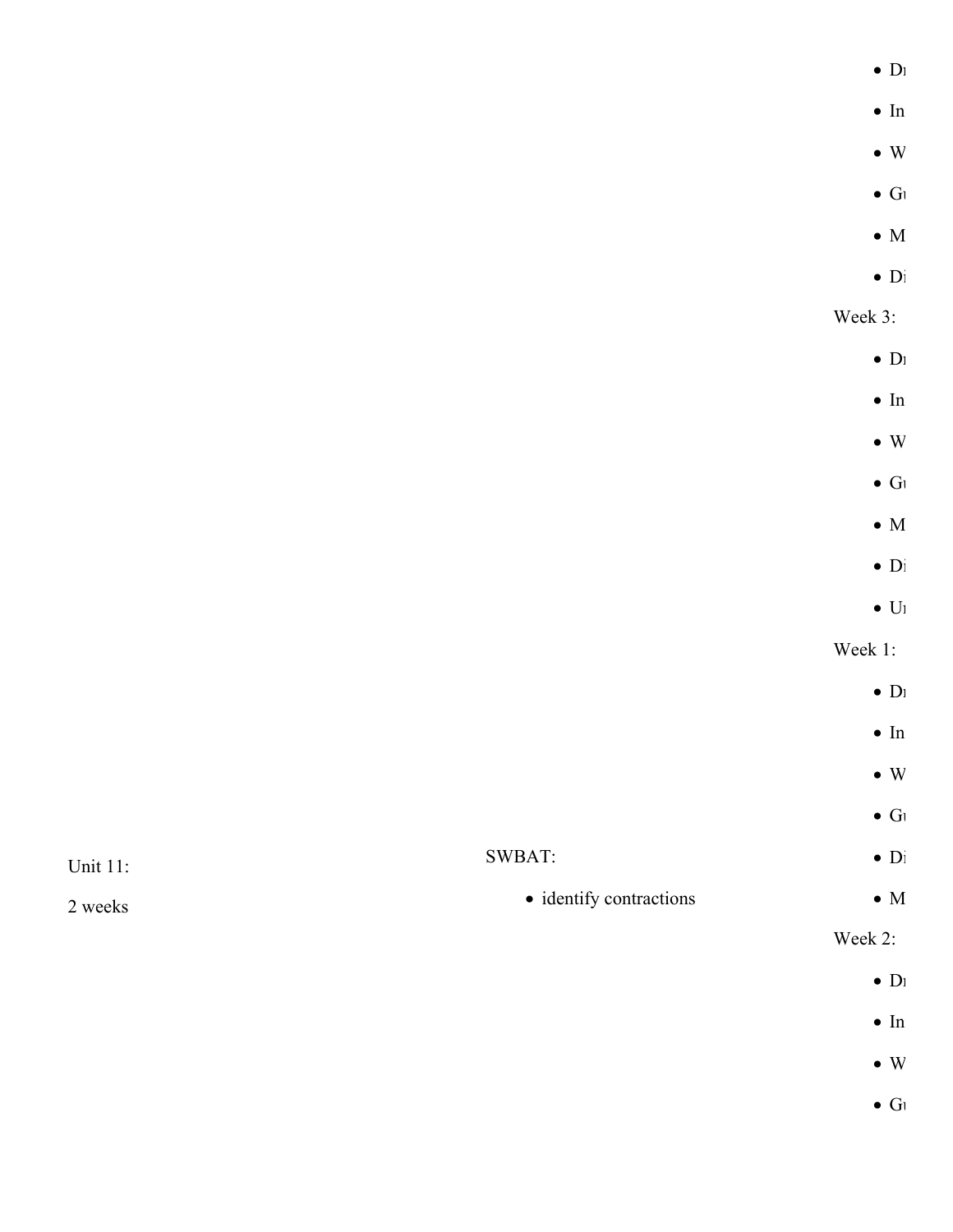| í |
|---|
|---|

- $\bullet$  M
- 
- $\bullet$  Di
- $\bullet$  U<sub>1</sub>

March/April Unit 12: 2 week SWBAT: • learn soft sounds of c after e, i, and y spelling • learn soft sounds of g after e, i, and y spelling learn English words do not end in j • identify dge after a short vowel  $\bullet$  D<sub>1</sub>  $\blacksquare$ In  $\bullet$  W  $\bullet$  G  $\bullet$  Di  $\bullet$  M Week 2:  $\bullet$  D<sub>1</sub>  $\bullet$  In  $\bullet$  W  $\bullet$  G  $\bullet$  Tr  $\bullet$  M  $\bullet$  Di  $\bullet$  U<sub>1</sub> Unit 13: 2 weeks SWBAT: learn new sounds: ch (chorus), ph (phone)  $\bullet$  identify silent letters wr, rh, gn, kn, mn, gh Week 1:  $\bullet$  D<sub>1</sub>  $\bullet$  In  $\bullet$  W  $\bullet$  G  $\bullet$  Di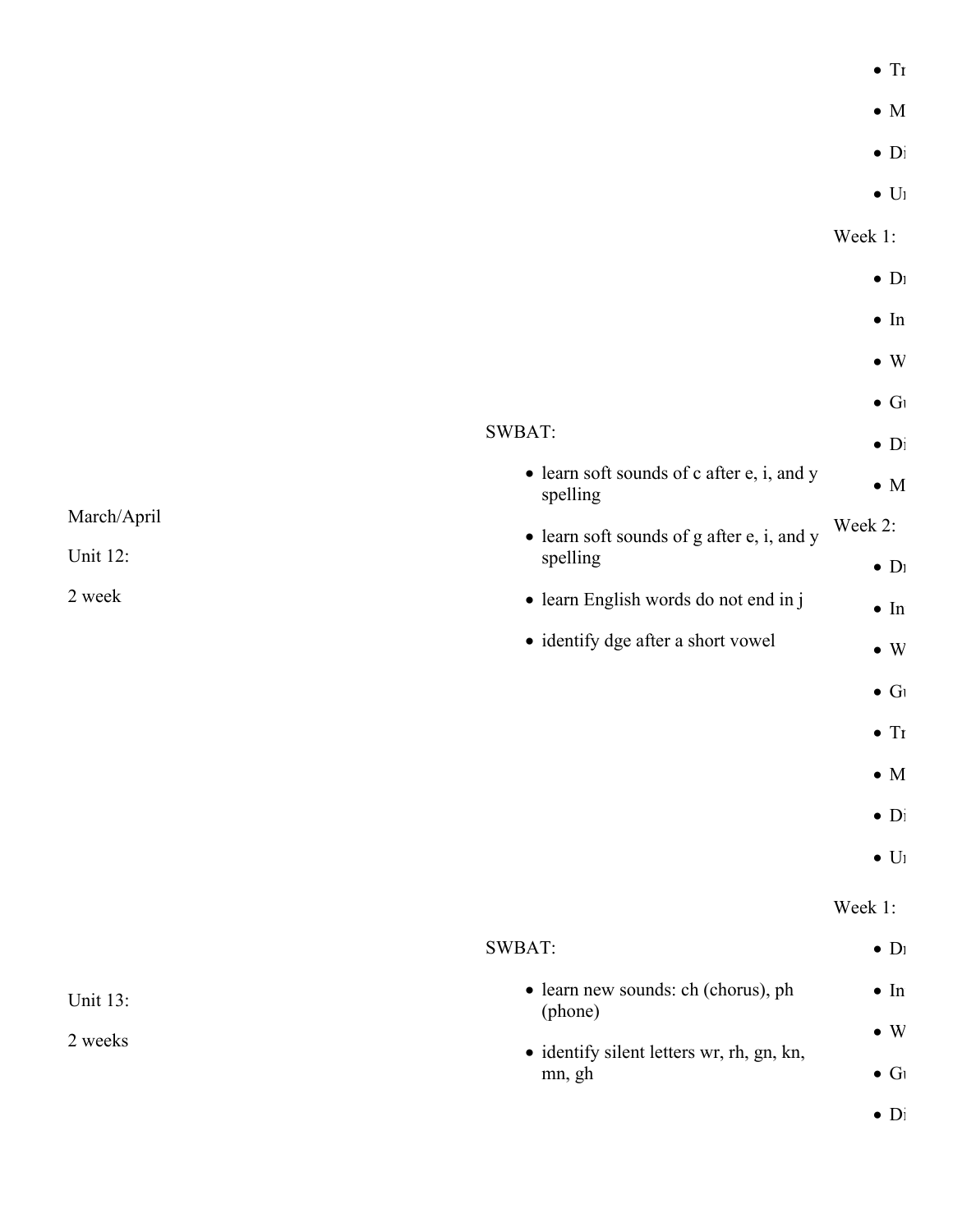#### $\bullet$  M

Week 2:

- $\bullet$  D<sub>1</sub>
- $\blacksquare$ In
- $\bullet$  W
- $\bullet$  G
	- $\bullet$  Tr
	- $\bullet$  M
- $\bullet$  Di
- $\bullet$  U<sub>1</sub>

Week 1:

- $\bullet$  D<sub>1</sub>
- $\bullet$  In
- 
- $\bullet$  W
- $\bullet$  G
- $\bullet$  Di

#### SWBAT:  $\bullet$  M

- identify ture and tu Week 2:
- identify ci and ti  $\bullet$  D<sub>1</sub>
- identify advanced suffix endings ous, al, ent, an  $\blacksquare$ In
	- $\bullet$  W
	- $\bullet$  G
	- $\bullet$  Tr
	- $\bullet$  M
	-
	- $\bullet$  Di
	- $\bullet$  U<sub>1</sub>

Unit 14: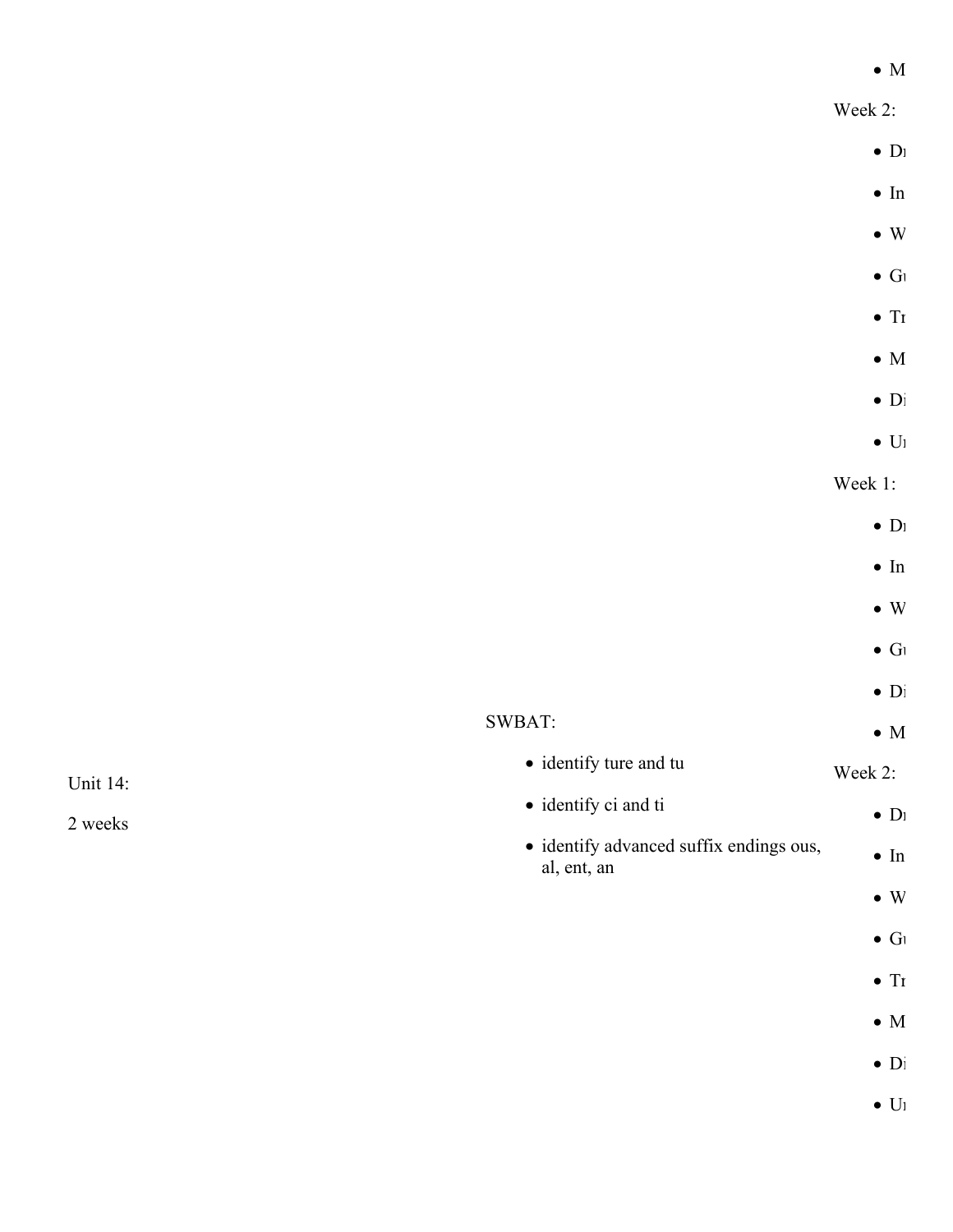# **Integration of Career Readiness, Life Literacies and Key Skills**

| TECH.9.4.5.DC.4 | Model safe, legal, and ethical behavior when using online or offline technology (e.g.,<br>$8.1.5.NI.2$ ).                                                                                         |
|-----------------|---------------------------------------------------------------------------------------------------------------------------------------------------------------------------------------------------|
|                 | Curiosity and a willingness to try new ideas (intellectual risk-taking) contributes to the<br>development of creativity and innovation skills.                                                    |
|                 | The ability to solve problems effectively begins with gathering data, seeking resources,<br>and applying critical thinking skills.                                                                |
| WRK.9.2.5.CAP.1 | Evaluate personal likes and dislikes and identify careers that might be suited to personal<br>likes.                                                                                              |
| TECH.9.4.5.Cl.3 | Participate in a brainstorming session with individuals with diverse perspectives to expand<br>one's thinking about a topic of curiosity (e.g., 8.2.5.ED.2, 1.5.5.CR1a).                          |
| WRK.9.2.5.CAP.2 | Identify how you might like to earn an income.                                                                                                                                                    |
|                 | An individual's passions, aptitude and skills can affect his/her employment and earning<br>potential.                                                                                             |
| WRK.9.2.5.CAP.4 | Explain the reasons why some jobs and careers require specific training, skills, and<br>certification (e.g., life guards, child care, medicine, education) and examples of these<br>requirements. |

# **Technology and Design Integration**

Students will interact with the SmartBoards, Chromebooks, and Document Camera.

Computing devices may be connected to other devices to form a system as a way to extend their capabilities.

# **Interdisciplinary Connections**

Spelling, phonics and reading instruction are embedded in all disciplines.

# **Differentiation**

- Understand that gifted students, just like all students, come to school to learn and be challenged.
- Pre-assess your students. Find out their areas of strength as well as those areas you may need to address before students move on.
- Consider grouping gifted students together for at least part of the school day.
- Plan for differentiation. Consider pre-assessments, extension activities, and compacting the curriculum.
- Use phrases like "You've shown you don't need more practice" or "You need more practice" instead of words like "qualify" or "eligible" when referring to extension work.
- Encourage high-ability students to take on challenges. Because they're often used to getting good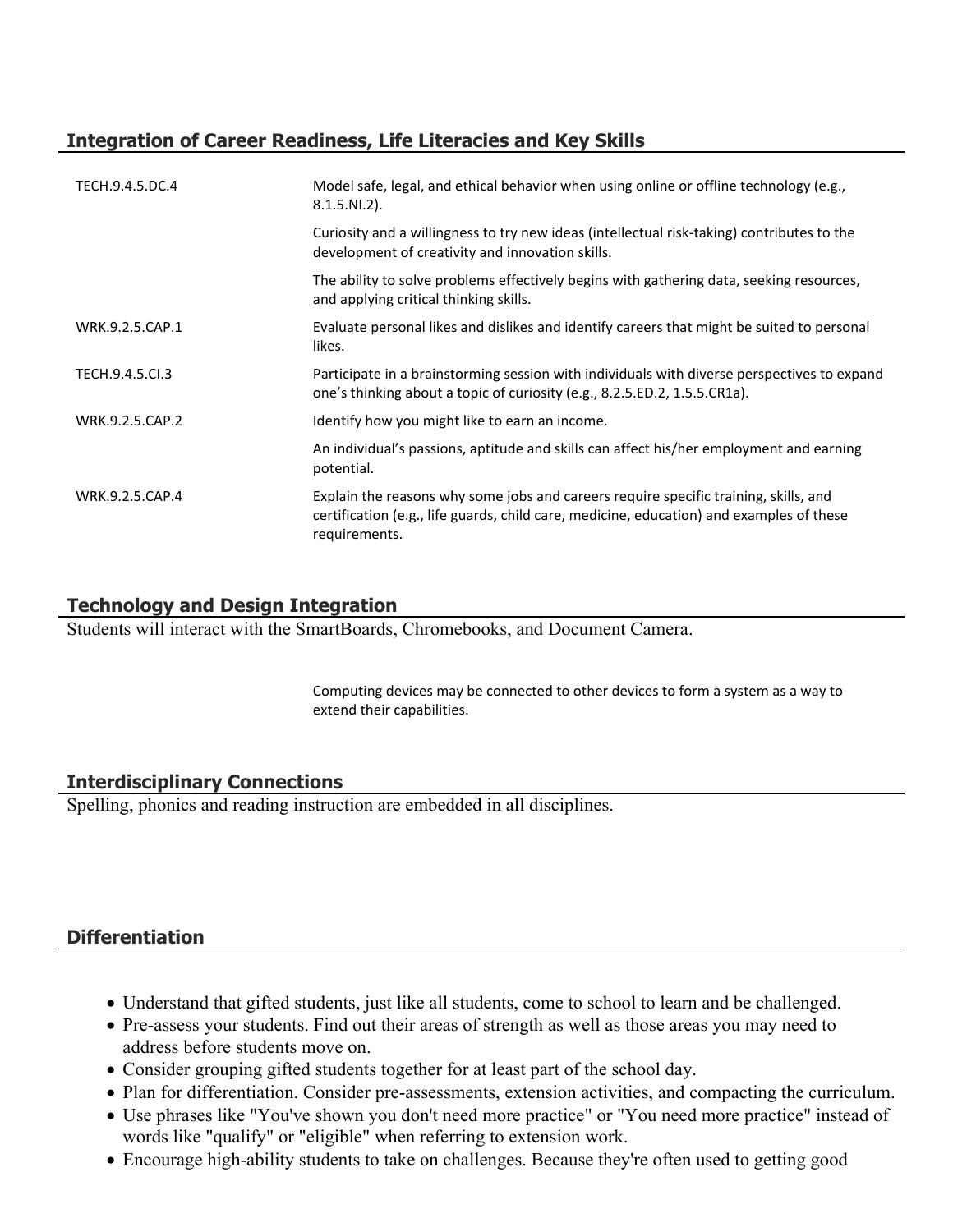grades, gifted students may be risk averse.

#### **Definitions of Differentiation Components**:

- o Content the specific information that is to be taught in the lesson/unit/course of instruction.
- o Process how the student will acquire the content information.
- o Product how the student will demonstrate understanding of the content.
- o Learning Environment the environment where learning is taking place including physical location and/or student grouping

#### **Differentiation occurring in this unit:**

See above

#### **Modifications & Accommodations**

Refer to QSAC EXCEL SMALL SPED ACCOMMOCATIONS spreadsheet in this discipline.

#### **Modifications and Accommodations used in this unit:**

Utilize 504 and IEP's

# **Benchmark Assessments**

**Benchmark Assessments** are given periodically (e.g., at the end of every quarter or as frequently as once per month) throughout a school year to establish baseline achievement data and measure progress toward a standard or set of academic standards and goals.

#### **Schoolwide Benchmark assessments:**

Aimsweb benchmarks 3X a year

Linkit Benchmarks 3X a year

DRA

#### **Additional Benchmarks used in this unit:**

DRA, Aimsweb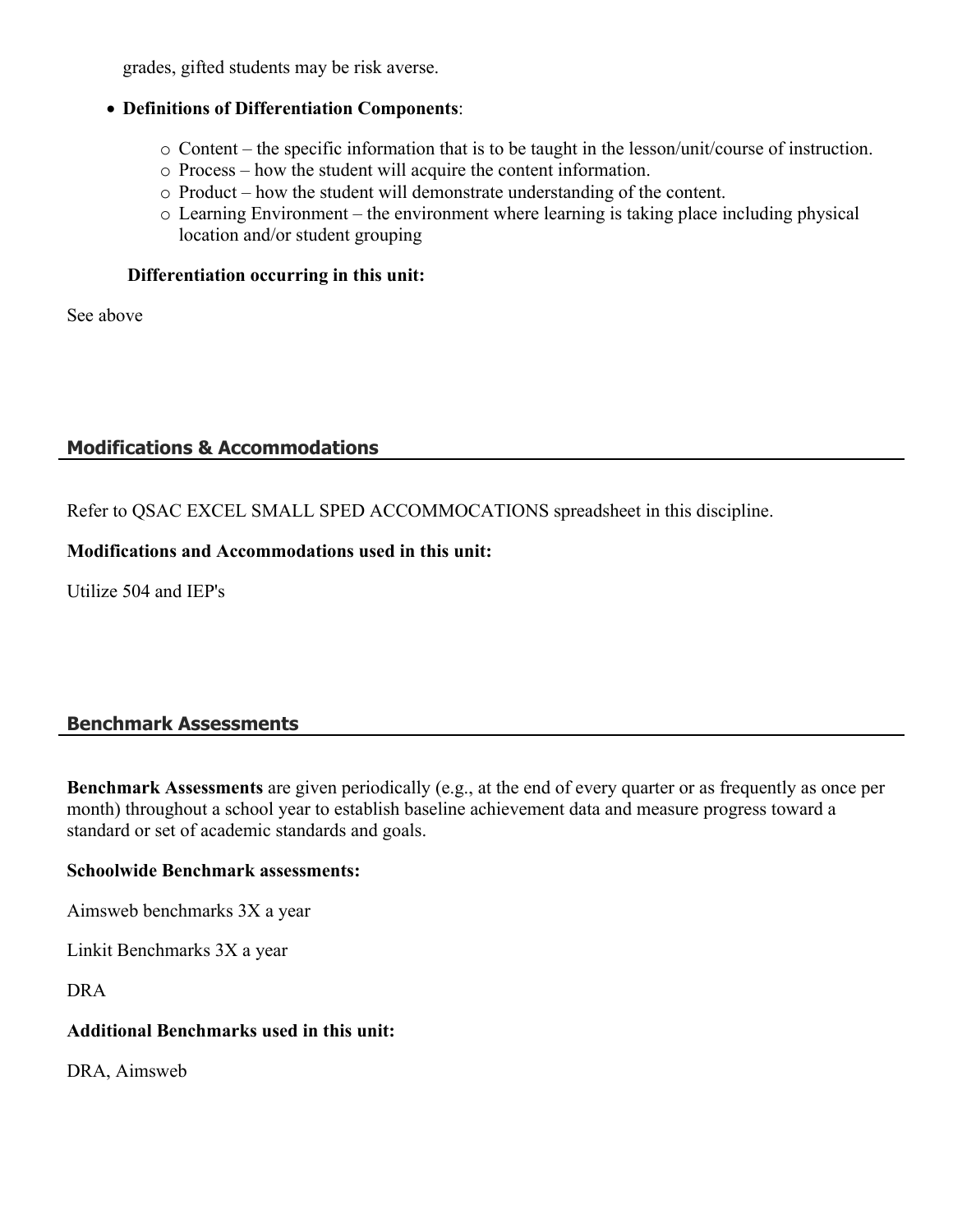#### **Formative Assessments**

Assessment allows both instructor and student to monitor progress towards achieving learning objectives, and can be approached in a variety of ways. **Formative assessment** refers to tools that identify misconceptions, struggles, and learning gaps along the way and assess how to close those gaps. It includes effective tools for helping to shape learning, and can even bolster students' abilities to take ownership of their learning when they understand that the goal is to improve learning, not apply final marks (Trumbull and Lash, 2013). It can include students assessing themselves, peers, or even the instructor, through writing, quizzes, conversation, and more. In short, formative assessment occurs throughout a class or course, and seeks to improve student achievement of learning objectives through approaches that can support specific student needs (Theal and Franklin, 2010, p. 151).

#### **Formative Assessments used in this unit:**

See above

#### **Summative Assessments**

**Summative assessments** evaluate student learning, knowledge, proficiency, or success at the conclusion of an instructional period, like a unit, course, or program. Summative assessments are almost always formally graded and often heavily weighted (though they do not need to be). Summative assessment can be used to great effect in conjunction and alignment with formative assessment, and instructors can consider a variety of ways to combine these approaches.

#### **Summative assessments for this unit:**

See above

#### **Instructional Materials**

Fundations kit

Online Wilson resources

#### **Standards**

LA.L.3.2.E States Use conventional spelling for high-frequency and other studied words and for adding suffixes to base words (e.g., sitting, smiled, cries, happiness).